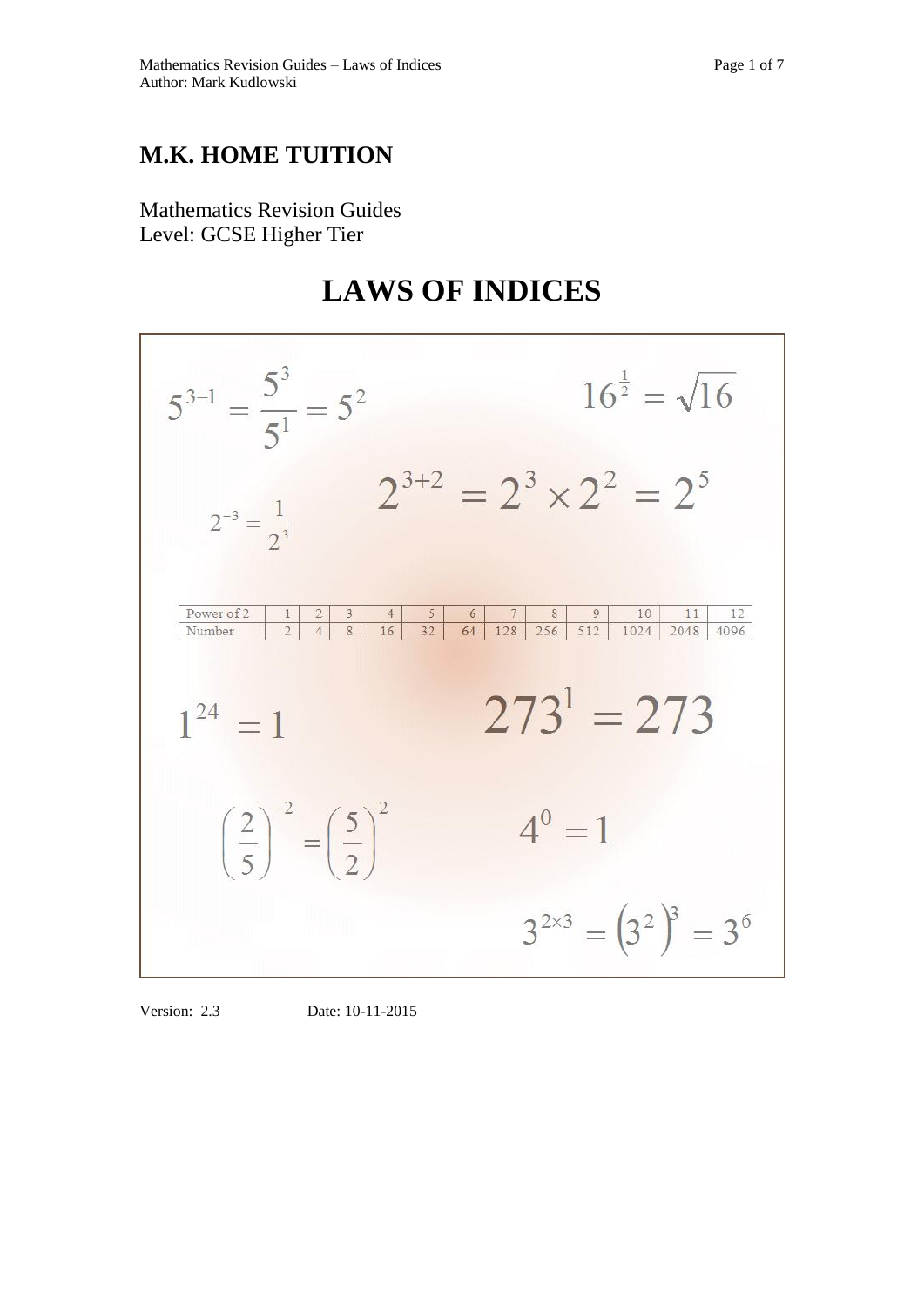### **LAWS OF INDICES.**

When we multiply a number by itself, we are said to square it, or raise it to the power of 2. Thus we write  $6 \times 6 = 6^2 = 36$ , i.e "six squared"

When we multiply a number by itself twice, we are cubing it, or raising it to the power of 3. Therefore we write  $5 \times 5 \times 5 = 125$ , or  $5^3 = 125$ , i.e "5 cubed".

Higher powers also exist, thus  $2^4 = 2 \times 2 \times 2 \times 2 = 16$  ("2 to the fourth").

In the expression 5 3 , the 5 is the **base** and the 3 is the **index** (plural: **indices**).

The basic laws of indices are as follows, applicable to all positive numbers *a.*

#### **Multiplication and division:**

The Multiplication Law: 
$$
a^{m+n} = a^m \times a^n
$$

Addition of indices corresponds to multiplication of actual numbers.

Examples (1): 
$$
2^{3+2} = 2^3 \times 2^2 = 2^5
$$
, or  $8 \times 4 = 32$ .

This law also holds for fractions, as do the division law and the "powers of powers" law :

$$
\left(\frac{2}{3}\right)^{1+2} = \left(\frac{2}{3}\right)^{1} \times \left(\frac{2}{3}\right)^{2} = \left(\frac{2}{3}\right)^{3}, \text{ or } \frac{2}{3} \times \frac{4}{9} = \frac{8}{27}.
$$

The Division Law: 
$$
a^{m-n} = \frac{a^m}{a^n}
$$

Subtraction of indices corresponds to division of actual numbers.

Example (2): 
$$
5^{3-1} = \frac{5^3}{5^1} = 5^2
$$
, or  $\frac{125}{5} = 25$ .

$$
\underline{\text{Brackets}}\, ("Powers of powers") : a^{m \times n} = (a^m)^n
$$

When we multiply indices, we take a "power of a power".

Example (3): 
$$
3^{2\times3} = (3^2)^3 = 3^6
$$
, or  $9^3 = 729$ .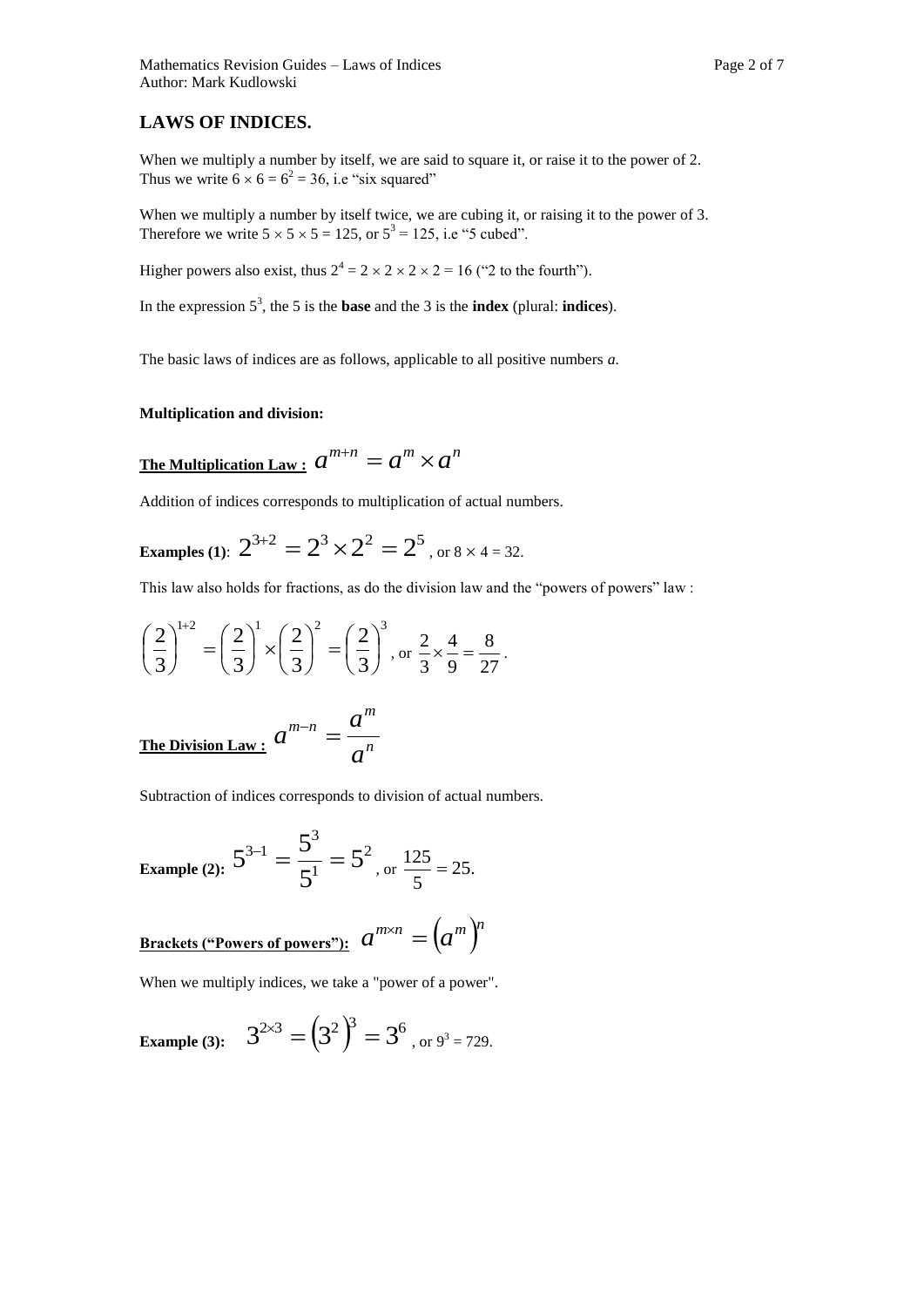Here are some power tables:

#### **Powers of 10:**

| Power of 10 |    | -    |       | ັ      |         |
|-------------|----|------|-------|--------|---------|
| Number      | 00 | 1000 | 10000 | 100000 | 1000000 |

#### **Powers of 2:**

| 'ower<br>of 2 |   | - | ັ      | ↩        | $\overline{\phantom{0}}$<br>ັ | ິ  | -         | O                         |                              | $\sim$<br>1 U                     | . .  | . .  |
|---------------|---|---|--------|----------|-------------------------------|----|-----------|---------------------------|------------------------------|-----------------------------------|------|------|
| Number        | - |   | -<br>ບ | r<br>1 V | $\sim$<br>ىرر                 | 64 | ററ<br>140 | $\sim$ $\sim$<br>-<br>256 | -<br>$\sim$<br><b>I</b><br>ັ | $\Omega$<br>١4<br>10 <sub>2</sub> | 2048 | 4096 |

Using powers of 2 is more convenient for illustration, because the numbers in question do not become unmanageably large.

**Examples (4):** Show how you would use the 'Powers of 2' table to work out:

i)  $32 \times 64$ ; ii) 128  $\frac{2048}{ }$ ; iii) 32<sup>2</sup>

| $32 \times 64$ |   |                  |        | get result |    |  |               |     |  |  |      |      |
|----------------|---|------------------|--------|------------|----|--|---------------|-----|--|--|------|------|
| Power of 2     |   | Q<br>4<br>∸<br>ັ |        |            |    |  |               |     |  |  |      |      |
| Number         | ∸ |                  | O<br>Õ | 16         | ንሪ |  | $\cap$<br>140 | つぐん |  |  | 2048 | 4096 |

Reading upwards, we see that  $32 = 2^5$  and  $64 = 2^6$ . Adding the indices gives  $2^{11}$ , or  $64 \times 32 = 2048$ .

| 2048<br>__<br>128 |   | from this<br>subtract this |               |            |    |    |     |     |     |      |      |  |
|-------------------|---|----------------------------|---------------|------------|----|----|-----|-----|-----|------|------|--|
| Power of 2        |   | $\sim$<br>∠                | ⌒<br>J        |            | ◡  | 0  |     |     | Q   | 10   |      |  |
| Number            | ∸ |                            | $\Omega$<br>Õ |            | 32 | 64 | 128 | 256 | 512 | 1024 | 2048 |  |
|                   |   |                            |               | get result |    |    |     |     |     |      |      |  |

Reading upwards, we see that  $2048 = 2^{11}$  and  $128 = 2^7$ . Subtracting indices gives  $2^4$ , or 128  $\frac{2048}{100} = 16.$ 

| 22<br>◡    |   | double this<br>get result |              |    |  |    |                |            |                                   |  |      |  |
|------------|---|---------------------------|--------------|----|--|----|----------------|------------|-----------------------------------|--|------|--|
| Power of 2 |   | ⌒<br>∠                    | ັ            |    |  | v  | $\overline{ }$ |            |                                   |  |      |  |
| Number     | ∼ | 4                         | $\circ$<br>O | 10 |  | 64 | $\cap$<br>⊥∠∪  | 256<br>∠⊃∪ | $\sim$ 1 $\sim$<br>$\overline{1}$ |  | 2048 |  |

Reading upwards, we see that  $32 = 2^5$ . Doubling the index gives  $2^{10}$ , or  $32^2 = 1024$ .

So far, we have restricted ourselves to arithmetic involving positive whole number powers of numbers, but we can also have zero, fractional and negative powers as well.

The next section shows how to understand such expressions as  $2^{-3}$ ,  $8^0$  and  $64^{\frac{1}{2}}$ .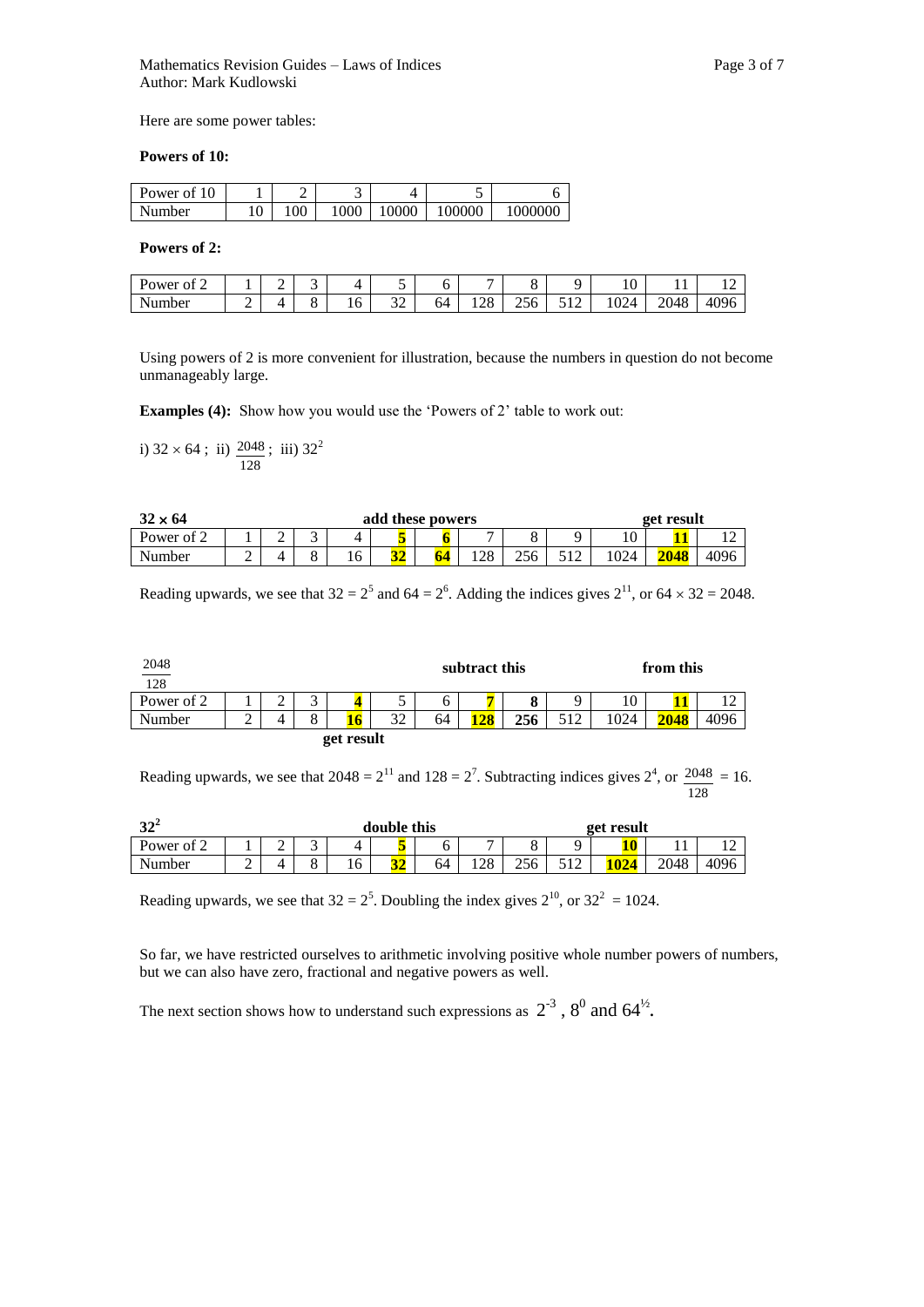Looking back at the "Powers of 2" table, we can see how the entries in the table are **doubled** every time the power of 2, namely the index, is **increased** by 1. Conversely, when the index is **decreased** by 1, the corresponding entry in the table is **halved**.

| $\sim$<br>Power of<br>∠ | -4 | $\sim$<br>- 7<br>ີ | -<br>$-L$<br>- | - 1                            | 0 |   | - | ◠<br>ັ |    | ັ                    | ◡  |             |
|-------------------------|----|--------------------|----------------|--------------------------------|---|---|---|--------|----|----------------------|----|-------------|
| <b>AT</b><br>Number     |    |                    |                | $\qquad \qquad \longleftarrow$ | - | ∸ |   | ⌒<br>O | 10 | $\mathcal{L}$<br>ىدر | 64 | 100<br>1/40 |
|                         | 16 | -<br>$\Omega$<br>o |                | ∸                              |   |   |   |        |    |                      |    |             |

#### **Negative Indices - Reciprocals:**

$$
a^{-m}=\frac{1}{a^m}
$$

Any number raised to a negative power is the reciprocal of the same number raised to the corresponding positive power.

Examples (5): 
$$
2^{-3} = \frac{1}{2^3}
$$
, or  $\frac{1}{8}$ .

Avoid the common error:  $2^{-3}$  is not -8.

$$
\left(\frac{1}{4}\right)^{-2} = 4^2
$$
 or 16

Here we convert the expression with a negative power to an expression with a positive power by reversing the sides of the original fraction.

$$
\left(\frac{2}{5}\right)^{-2} = \left(\frac{5}{2}\right)^2
$$
 or  $\frac{25}{4}$ 

**Zero index:**

$$
a^0=1
$$

Any positive number raised to the zero power is equal to 1.

This can be demonstrated by the multiplication law:

$$
a^{m+0} = a^m \times a^0
$$
, but as  $m+0$  is simply m,  $a^m \times a^0 = a^m$ .

Adding zero to a number leaves it unchanged; so does multiplying by 1.

#### **Powers of 1:**

The number 1 raised to any power is just 1. Any positive number raised to the power 1 is equal to the number itself.

**Examples** (6):  $1^{24} = 1$  ;  $273^1 = 273$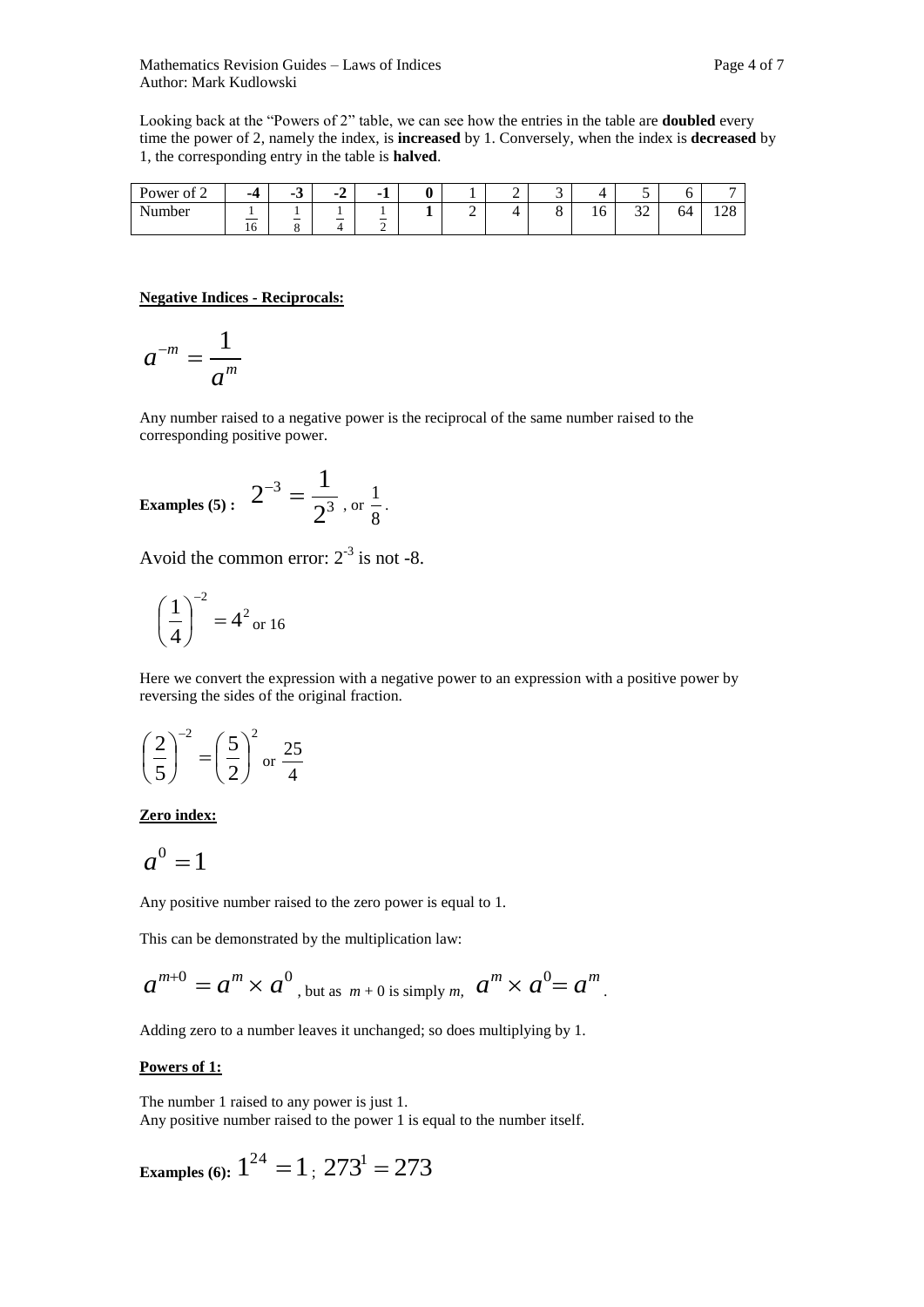This leaves us with having to find a meaning to expressions like  $64^{\frac{1}{2}}$ .

We will show the process of squaring 8 to obtain 64.

| Ωź                |   |   |   | double this |                      | get result |     |     |     |      |      |
|-------------------|---|---|---|-------------|----------------------|------------|-----|-----|-----|------|------|
| Power of $\gamma$ |   | ∽ |   |             | ັ                    | v          | -   |     |     |      |      |
| Number            | ∸ |   | 8 | 16          | $\mathcal{L}$<br>ے د | - 4        | 128 | 256 | 024 | 2048 | 4096 |

To **square** a number, we **double** the index.

The inverse of squaring is to take square roots, and to do so, we **halve** the index.

| $64^{1/2}$ |        |             |            |    |           | halve this |              |     |     |      |      |      |
|------------|--------|-------------|------------|----|-----------|------------|--------------|-----|-----|------|------|------|
| Power of 2 |        | $\sim$<br>∸ | 3          | 4  | ~         | O          | $\mathbf{r}$ | O   | Q   |      |      |      |
| Number     | ⌒<br>∸ | 4           | ð          | 16 | າາ<br>ے د | 64         | 128          | 256 | 517 | 1024 | 2048 | 4096 |
|            |        |             | get result |    |           |            |              |     |     |      |      |      |

Hence  $64^{\frac{1}{2}} = \sqrt{64} = 8$ .

#### **Fractional Indices - Roots:**

This last result can be generalised:

$$
a^{\frac{1}{m}}=\sqrt[m]{a}
$$

Any positive number raised to the reciprocal of an index  $m$  is equivalent to the  $m<sup>th</sup>$  root of that number. **Examples**(7):  $16^{\frac{1}{2}} = \sqrt{16} = 4$ .

Recall the 'powers of powers' rule:  $(16^{\frac{1}{2}})^2 = 16^{\frac{1}{2} \times 2} = 16^1 = 16$ . 1  $(\frac{1}{2})^2 = 16^{\frac{1}{2} \times 2} = 16^1 =$ 

$$
125^{\frac{1}{3}} = \sqrt[3]{125} = 5.
$$

When we cube a number, we triple the index; when we take cube roots, we divide the index by 3.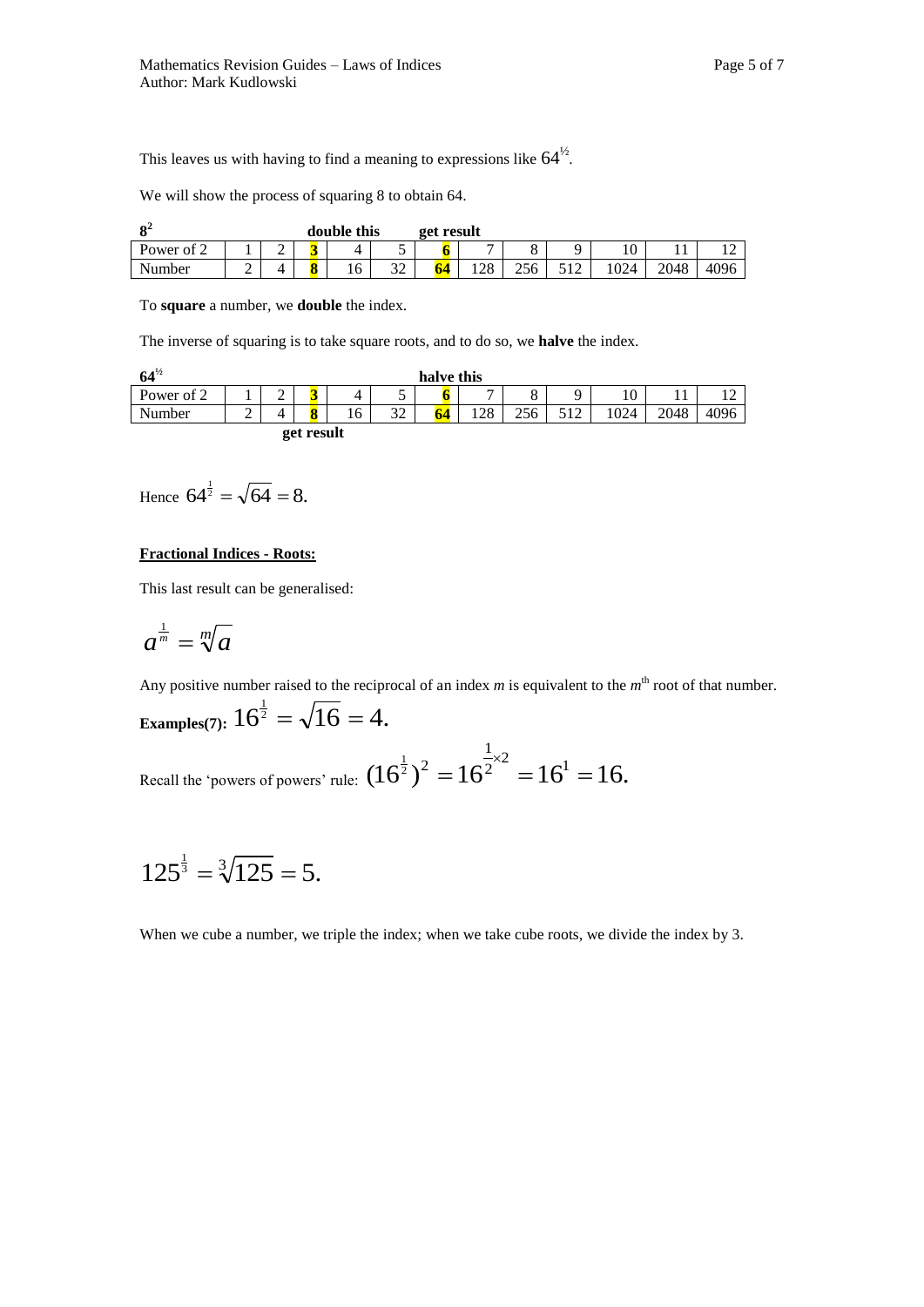Mathematics Revision Guides – Laws of Indices Page 6 of 7 Author: Mark Kudlowski

#### **Harder Fractional Indices.**

Fractional indices of the form  $a^{\frac{m}{n}}$  or  $a^{\frac{-m}{n}}$ are less easy to manage, but they all use the standard laws above.

$$
a^{\frac{m}{n}}
$$
 is the same as  $a^{\frac{1}{n}}$  raised to the power of *m*;  $a^{\frac{m}{n}} = (a^{\frac{1}{n}})^m$ 

**Examples (8):**

$$
64^{\frac{2}{3}} = (64^{\frac{1}{3}})^2
$$
 - namely 4<sup>2</sup> or 16.

We take the cube root of 64, namely 4, and then square 4 to obtain the final answer, 16.

$$
\left(\frac{9}{16}\right)^{\frac{3}{2}} = \left(\left(\frac{9}{16}\right)^{\frac{1}{2}}\right)^{3} = \sqrt{\left(\frac{9}{16}\right)^{3}} = \left(\frac{3}{4}\right)^{3} = \frac{27}{64}
$$

We take the square root, followed by cubing the intermediate result.

 $a^{-\frac{m}{n}}$ is the same as the reciprocal of  $a^{\frac{1}{n}}$ raised to the power of *m*, as the bracket and reciprocal laws above show.

$$
a^{-\frac{m}{n}} = \left(\frac{1}{a}\right)^{\frac{m}{n}} = \left(\left(\frac{1}{a}\right)^{\frac{1}{n}}\right)^{m}
$$

**Examples (9):** 

$$
100^{-\frac{1}{2}} = \left(\frac{1}{100}\right)^{\frac{1}{2}} = \sqrt{\frac{1}{100}} = \frac{1}{10};
$$

(We take the reciprocal, followed by the square root.)

$$
81^{-\frac{3}{4}} = \left(\frac{1}{81}\right)^{\frac{3}{4}} = \left(\left(\frac{1}{81}\right)^{\frac{1}{4}}\right)^{3} = \left(\sqrt[4]{\frac{1}{81}}\right)^{3} = \left(\frac{1}{3}\right)^{3} = \frac{1}{27}
$$

(Take the reciprocal, then the fourth root, and finally take the cube.)

$$
\left(\frac{125}{64}\right)^{-\frac{2}{3}} = \left(\frac{64}{125}\right)^{\frac{2}{3}} = \left(\sqrt[3]{\frac{64}{125}}\right)^2 = \left(\frac{4}{5}\right)^2 = \frac{16}{25}
$$

(Take reciprocal, then cube root, and finally square.)